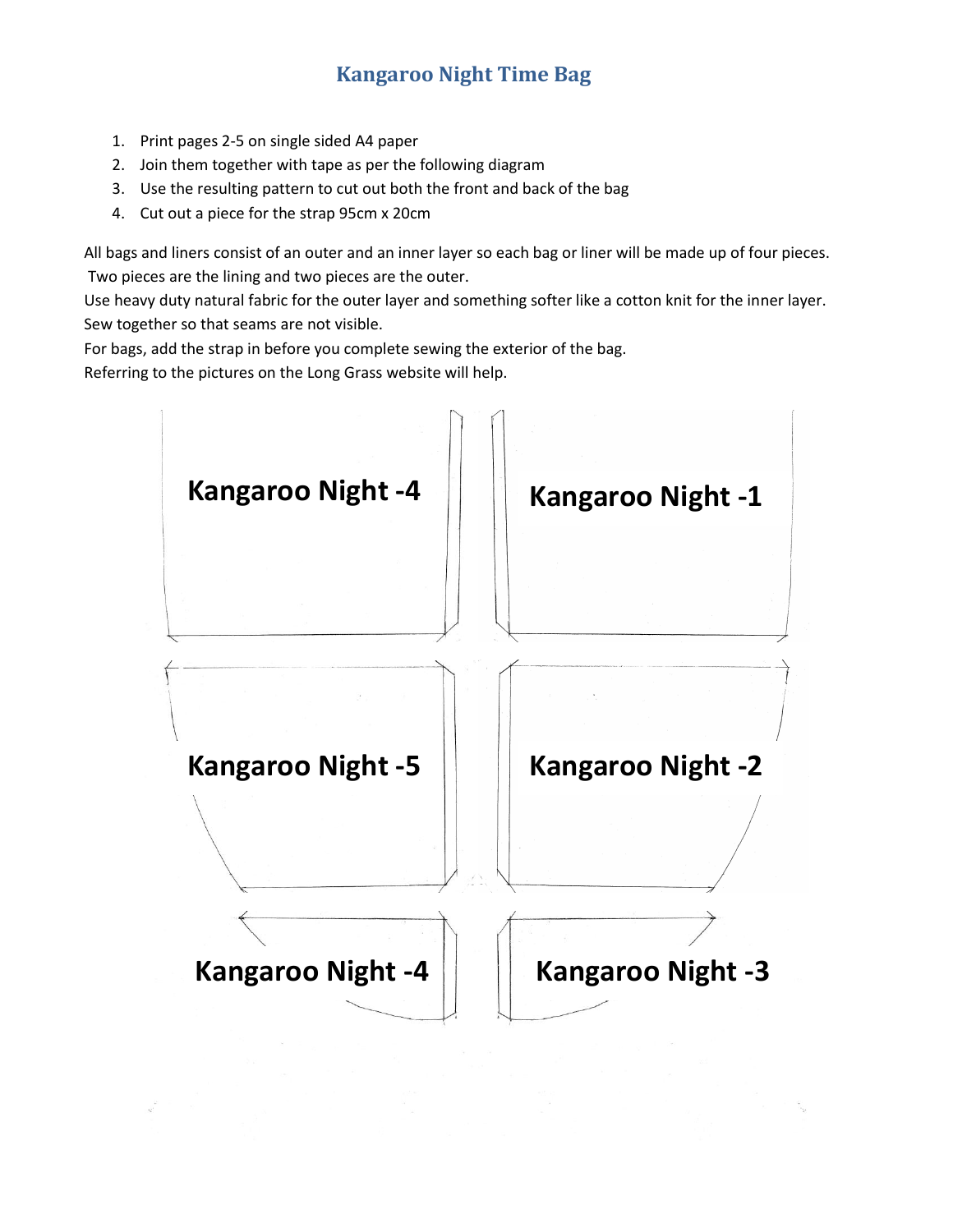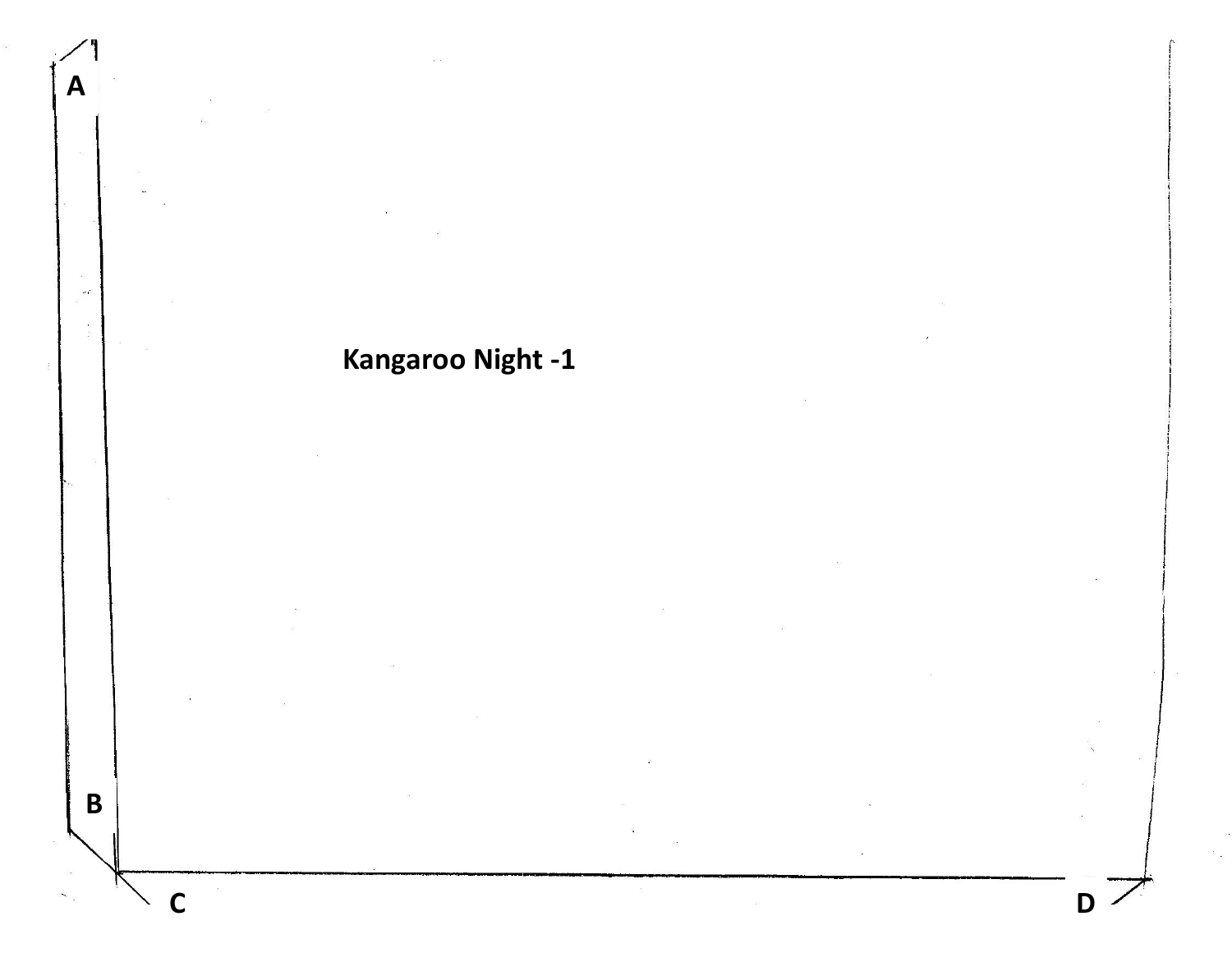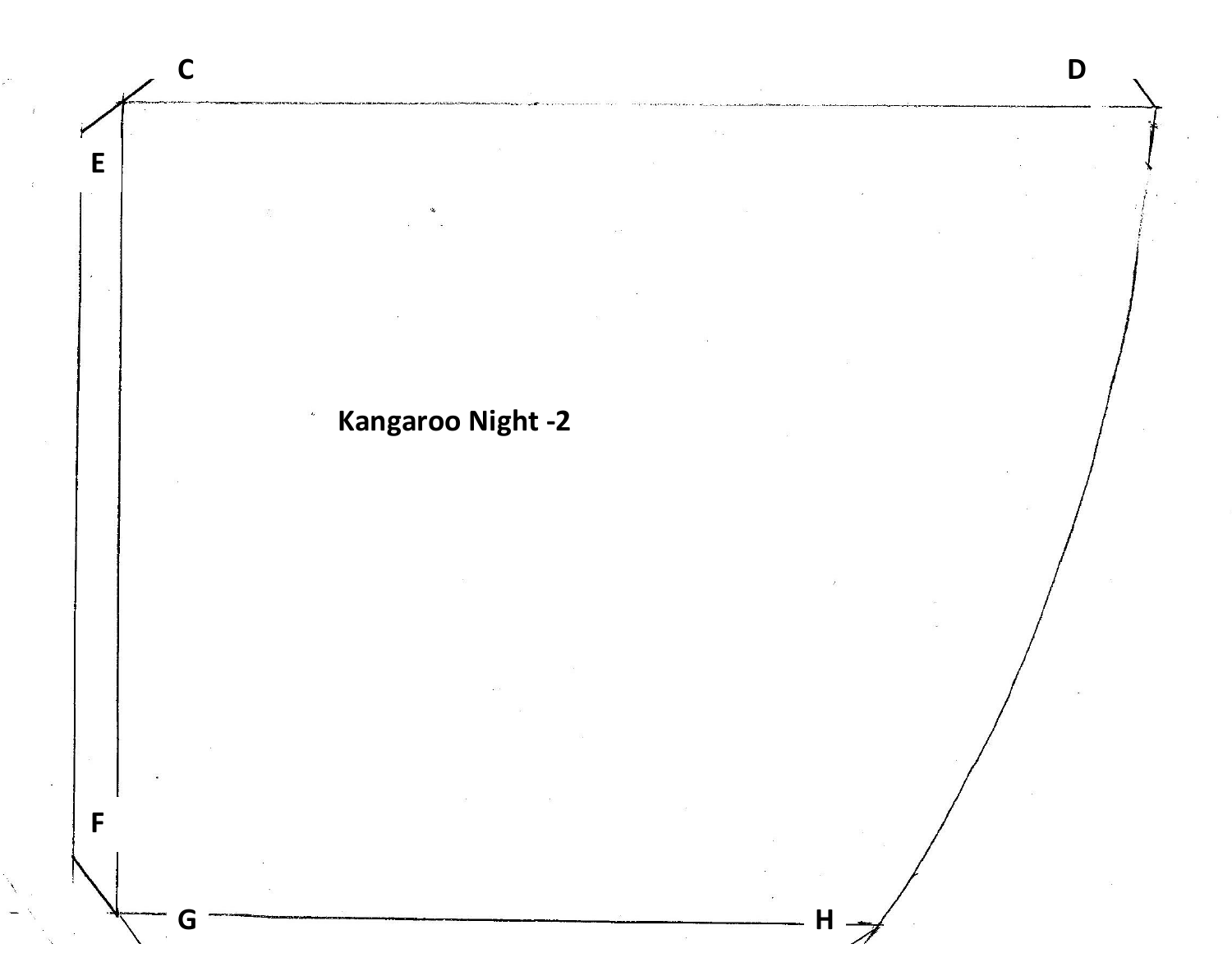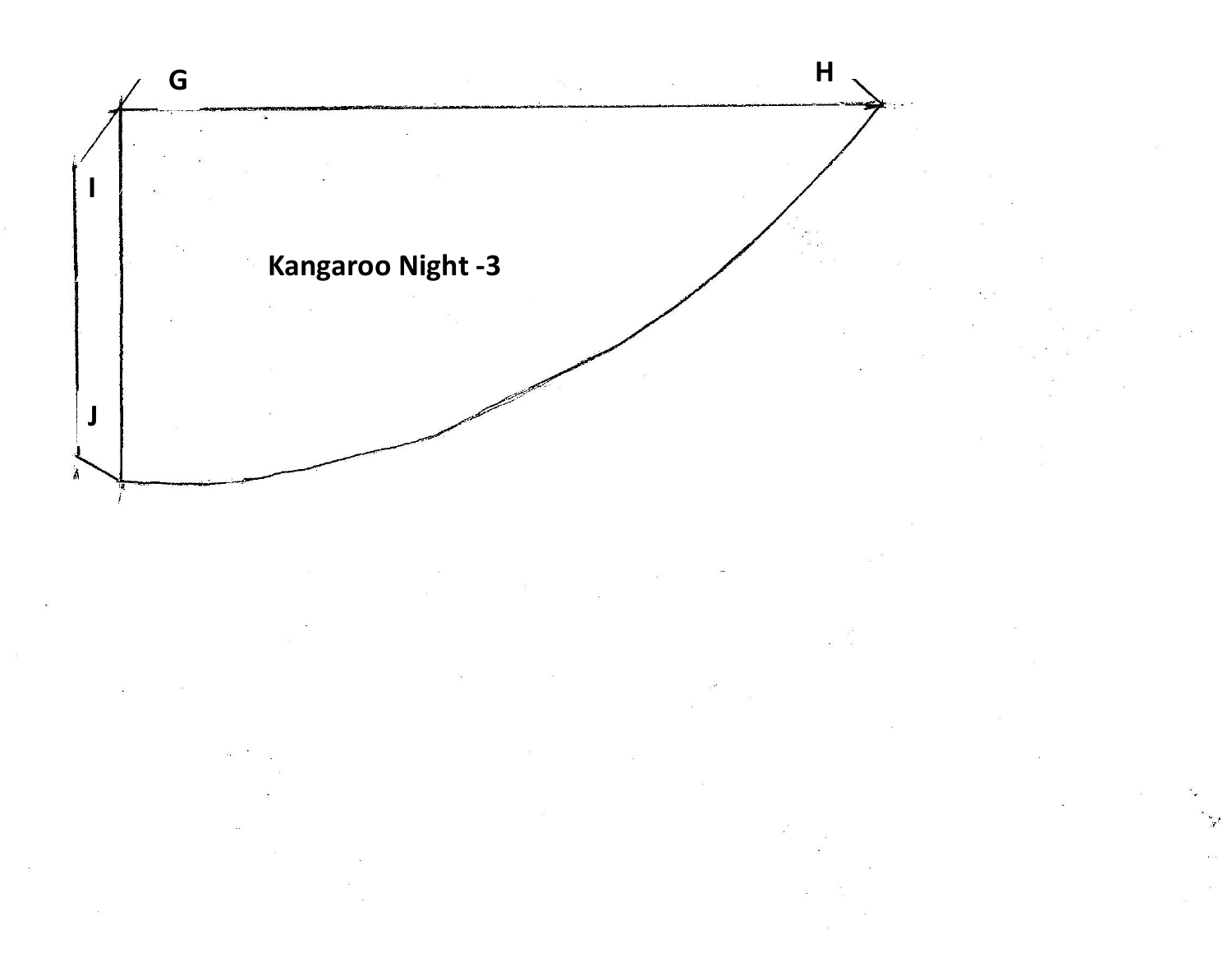## **Kangaroo Night -4**

**K L**

**A**

**B**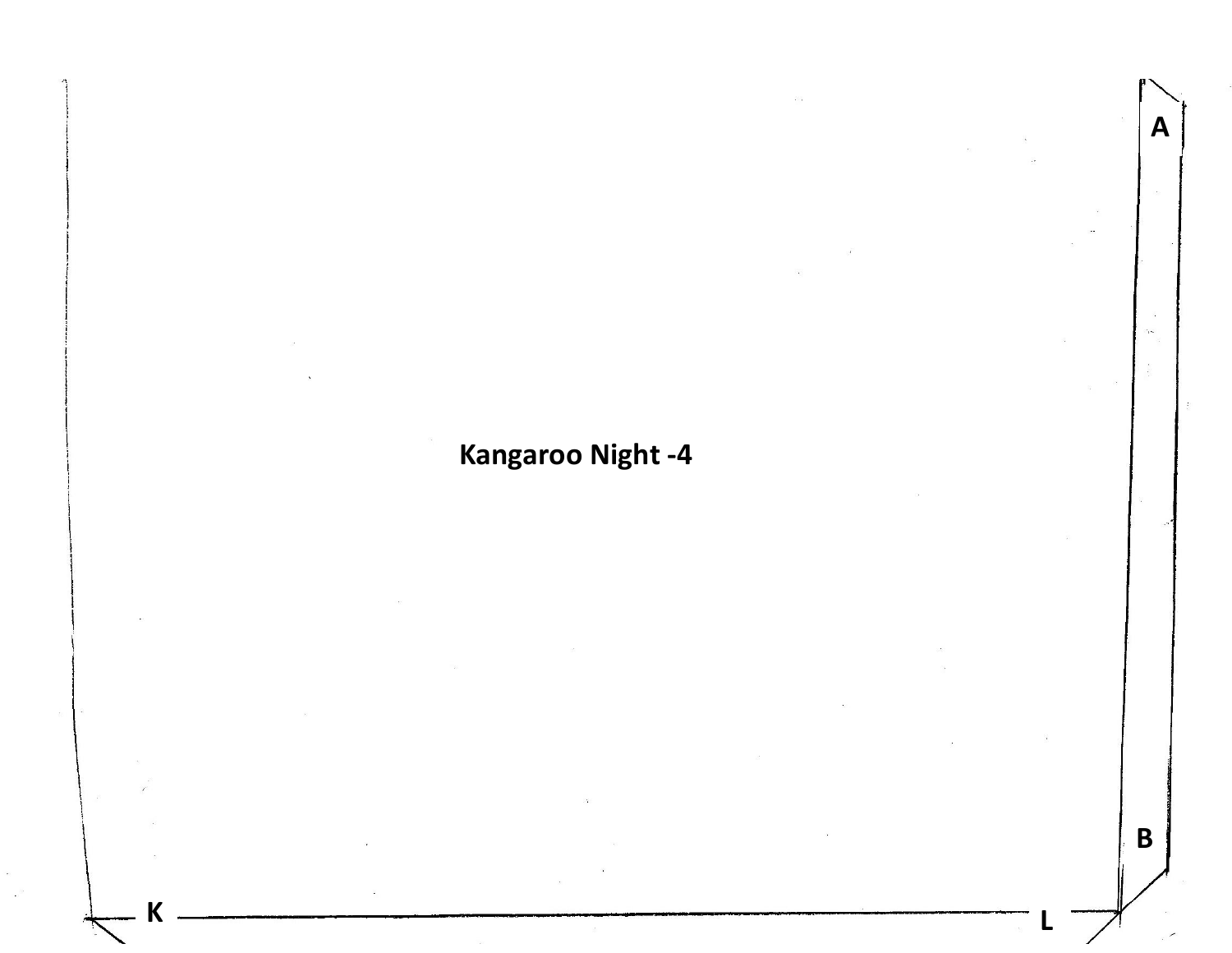## **Kangaroo Night -5**

**M N**

**E**

**F**

**K L**